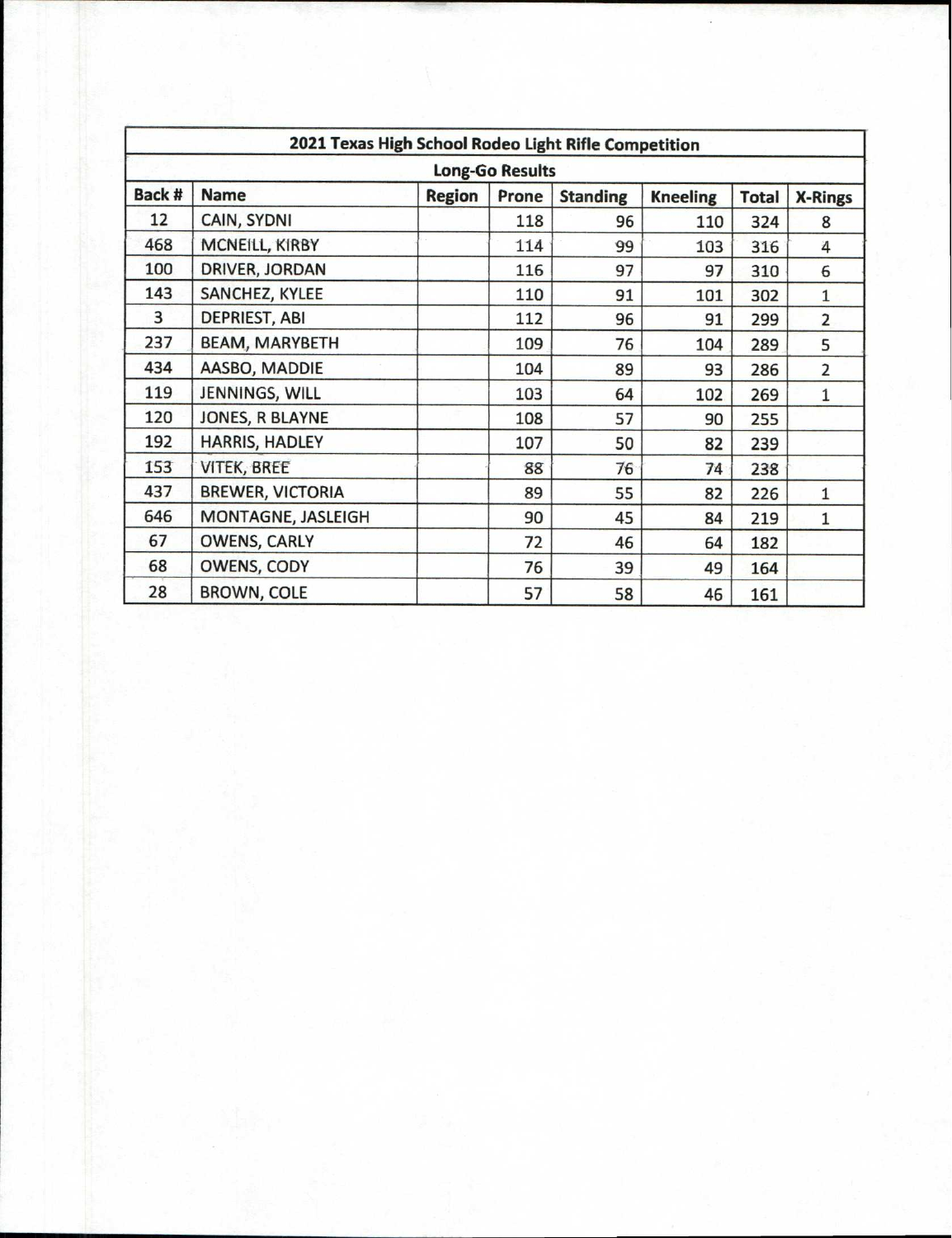| <b>Back #</b> | Name                  | <b>Region</b> | Prone |    | <b>Standing Kneeling Total</b> |     | <b>X-Rings Score</b> |     | <b>X-Rings Score</b> |     | X-Rings | Place |
|---------------|-----------------------|---------------|-------|----|--------------------------------|-----|----------------------|-----|----------------------|-----|---------|-------|
| 12            | <b>CAIN, SYDNI</b>    |               | 115   | 92 | 111                            | 318 | ь                    | 324 | 8                    | 642 | 14      |       |
| 468           | <b>MCNEILL, KIRBY</b> |               | 115   | 94 | 103                            | 312 | 3                    | 316 | 4                    | 628 |         |       |
| 143           | SANCHEZ, KYLEE        |               | 108   | 98 | 109                            | 315 | 3                    | 302 |                      | 617 |         |       |
| 100           | <b>DRIVER, JORDAN</b> |               | 117   | 78 | 103                            | 298 |                      | 310 | 6                    | 608 | 11      |       |
|               | <b>DEPRIEST, ABI</b>  |               | 115   | 90 | 94                             | 299 |                      | 299 |                      | 598 |         |       |
| 1434          | AASBO, MADDIE         |               | 106   | 91 | 95                             | 292 |                      | 286 |                      | 578 |         |       |
| 237           | <b>BEAM, MARYBETH</b> |               | 109   | 66 | 85                             | 260 |                      | 289 |                      | 549 |         |       |
| 119           | JENNINGS, WILL        |               | 94    | 58 | 96                             | 248 |                      | 269 |                      | 517 |         |       |
| 120           | JONES, R BLAYNE       |               | 97    | 57 | 92                             | 246 |                      | 255 | 0                    | 501 |         |       |
| 192           | <b>HARRIS, HADLEY</b> |               | 100   | 49 | 96                             | 245 |                      | 239 |                      | 484 |         | 10    |

 $\sim$